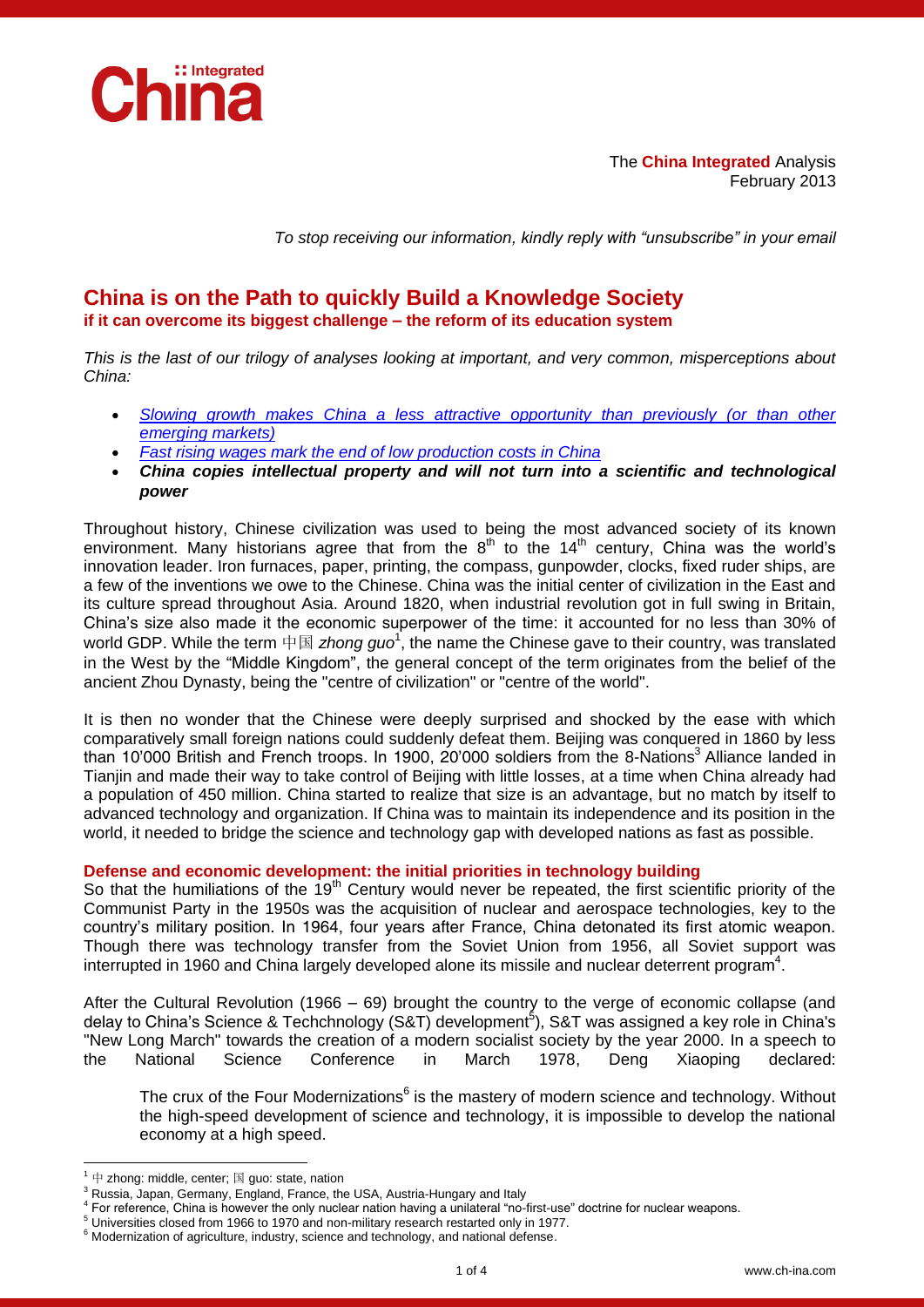Forty years later, Chinese companies have come a long way from sewing garments and making components according to foreign designs. Huawei and ZTE are world leaders in internet and telecommunication equipment and regularly rank among the top 3 firms filing the most number of international patents. And while Intellectual Property (IP) infringements are still frequent, they are definitely not as ubiquitous as the western press relates. An excellent illustration of this situation is how executives at foreign firms in China rate their concerns. In the latest CEIBS survey<sup>7</sup>, IP infringements ranked much lower as a challenge, than for example support from the head office:



## **Overcoming development challenges and building a harmonious society through scientific development**

Today, there is a third reason for growing a strong and independent scientific sector in China. The last 30 years of very fast development have been reckless in some respect and have created unprecedented challenges for the country. To name a few:

- Environmental degradation is threatening the very life of citizens. Since Beijing publishes details of its particulate matter air pollution, levels are regularly been over the hazardous limits. Besides, food safety has become the number one concern of ordinary Chinese.
- From being one of the very egalitarian countries less than two generations ago, China has now turned into one of the most unequal societies of the world (more so than the USA according to the recently published Gini coefficient). To reduce social disparities between the interior and the coast, development cannot stop, but the task is barely imaginable, particularly in light of the environmental situation: two coal power stations come online every month. One new nuclear plant is expected to come into operation every two months. To picture the amount of development still to be done, compare the following: China has 452 airports while Brazil with a population of 200 million has 713 and the USA has 5194.
- Raising minimum salaries (84% during the current Five Year Plan) to reduce the income disparities among revenue categories. To maintain production competitiveness, automation will need to replace labor intensive assembly.
- The "get rich fast" mentality generates a business culture without ethics, becoming the source of rampant official corruption.

Due to the sheer size, complexity and interrelated aspects of the issues, Beijing is in unchartered territory: no society has faced such challenges before and there are no existing solutions to be copied and pasted. To be effective, solutions may only be developed by Chinese scientists, engineers and scholars. These will need to include new ways to use technology as well as social sciences, leadership, ethics and governance.

-

<sup>&</sup>lt;sup>7</sup> Business in China Survey 2013, China Europe International Business School [\(www.ceibs.com\)](http://www.ceibs.com/)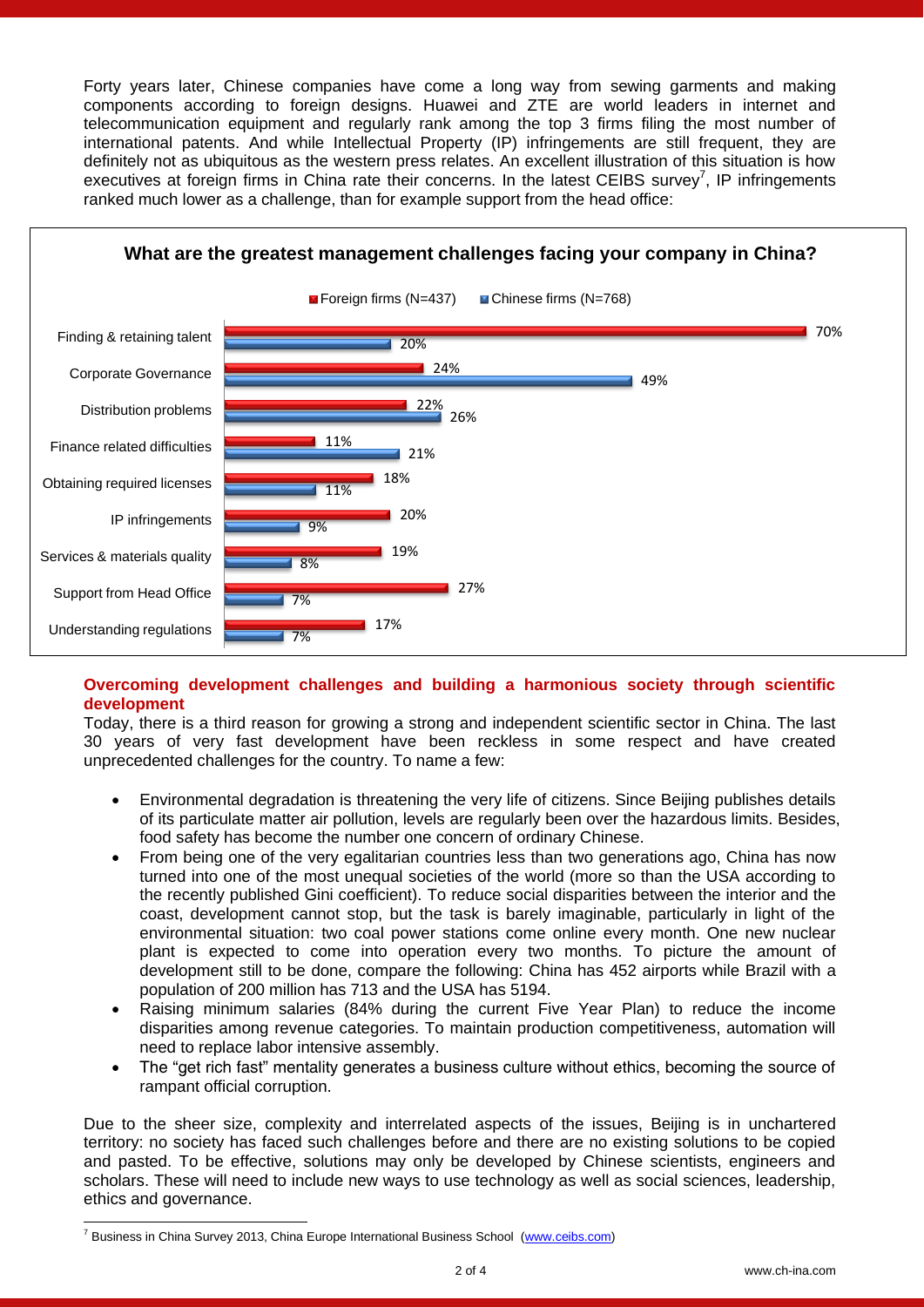#### **At the same time, building an innovation-driven and competitive economy**

To translate vision into reality, various programs have been launched by the government. The 15 year "Medium- to Long-Term Plan for the Development of Science and Technology until 2020" is a blueprint to transform China by 2020 into an economy deriving 60% of GDP growth from innovation and spending 2.5% of GDP on R&D (the general level of Germany, Switzerland and Austria). The plan called for an intermediary target of 2% of R&D spending in 2010. China announced 1.83% in 2011: further efforts will clearly be needed to meet the target.

Specific targets are set in every Five Year Plans (FYP). The one that started in 2011 contains new elements of much interest. Most remarkable is the setting of binding targets on environmental factors. Until 2010, officials at all levels of government were bound to GDP growth results and environmental elements were only part of the "expected" results. Now and for the first time, every village, district city and province mayor and leader must deliver figures showing reduction in CO2, water and energy consumption in order to be well noted.

For example, in these five years, CO2 must be reduced by 17% per unit of GDP and water by 30% per unit of industrial production added value. Though GDP and industrial production will grow more than 17 and 30% respectively, these levels of efficiency improvements can only be met with considerable upgrades in the mindset of people and the ways of production. While in Europe we have implemented energy and resource saving measures since the 1970s oil shock, most of the needed technologies are not mature yet in China. The urgency to meet the targets is providing an immediate and enormous opportunity for the renewable energies and cleantech/recycling sectors.

Also in the latest FYP are the "Seven Emerging Strategic Industries" singled out for priority development:

- Energy-Saving And Environmentally Friendly Technologies
- Alternative Energy *(essentially: renewable and nuclear energy)*
- Alternative Fuel Cars
- Biotechnology
- High-End Manufacturing *(mostly: automation, precision and intelligent production equipment)*
- Advanced Materials
- New-Generation Information Technology

This prioritization in new industries stems from the realization at government levels that it is an enormous effort for China to catch up with the developed nations in established high-tech industries. Despite all efforts made in IT, China's only international brand of PCs, Lenovo, is actually managed from the USA by former IBM ThinkPad executives. Even though China had the world's fastest supercomputer for 6 months in Fall 2010, it was using US made microprocessors. By starting at the same time as other nations in the field of new industries, China's leadership expects that their country will manage to take an international position in some of them.

A key test of this new leapfrogging strategy is the development of electric cars. China does not intend to challenge the position of existing nations like Japan and Korea in traditional car technologies. However, China intends to be the No 1 producer and exporter of electric vehicles, using the local market as a spring board. The target is to have 5 million e-vehicles (excluding bikes) on Chinese roads by 2020 with a base of 25'000 in Fall 2012. Even though China is already the top world producer of electric bikes/scooters, e-cars (like all the listed emerging industries) require much more advanced technologies and a lot of integration across sectors. Here again a major effort will need to be done to meet targets and foreign technologies are needed to bridge the gap.

To meet its objectives, China's government offers a series of incentives for companies (foreign and domestic) who invest in R&D, which we will take the chance to analyze practically in our next communication.

#### **Education will be Key**

Not only the CEIBS survey mentioned above (but all general surveys since several years) highlight the disproportionally high challenge for companies (both foreign and Chinese) to find and retain talent. In this year's CEIBS survey, 70% of foreign firm executives mention talent as one of the "Greatest Management Challenges". The second most frequently mentioned challenge ("Support from Head Office") is a lot less important with 27% of the votes only. On the other hand, out of the 6.8 million